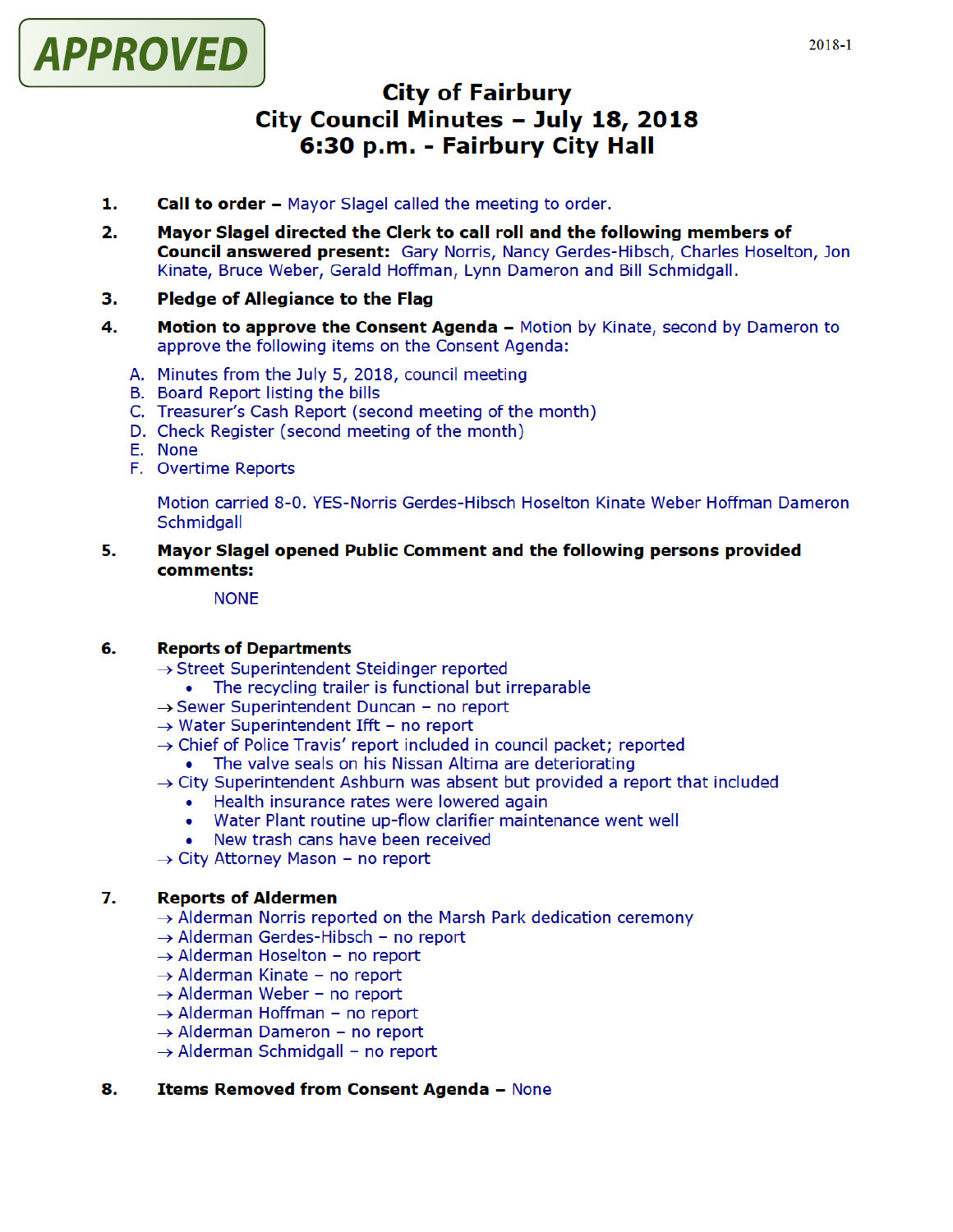

## 9. Old Business - Discussion/Action Items NONE

# 10. New Business - Discussion/Action Items

- A. Swearing-in of, and badge presentation to, K9 Officer, Jax
- B. Motion by Kinate, second by Hoffman to approve a request for Duane Ifft to attend IPWOSA Conference Sept. 12-14 in the amount of \$225 Attendee fee and \$268.94 Hotel fee for a total of \$493.94. Motion carried 8-0. YES-Norris Gerdes-Hibsch Hoselton Kinate Weber Hoffman Dameron Schmidgall
- C. Motion by Weber, second by Kinate to approve the purchase of a cash drawer for reception counter in the amount of \$119.46 from Amazon or for a lesser amount from White's Distribution. Motion carried 8-0. YES-Norris Gerdes-Hibsch Hoselton Kinate Weber Hoffman Dameron Schmidgall
- D. Motion by Kinate, second by Dameron to award the Combined Sewer Overflow Long Term Control Plan project to the lowest bidder, Vissering Construction, in the amount of \$26,681,375. Motion carried 8-0. YES-Norris Gerdes-Hibsch Hoselton Kinate Weber Hoffman Dameron Schmidgall
- E. Motion by Weber, second by Hoffman to approve a request from the Fairbury Area Chamber of Commerce to close Main Street between  $4<sup>th</sup>$  &  $5<sup>th</sup>$  Streets from the railroad tracks south to the alley behind Steidinger Foods on Saturday, August  $4<sup>th</sup>$  from 8 am to 5 pm for the Local Taste. Motion carried 8-0. YES-Norris Gerdes-Hibsch Hoselton Kinate Weber Hoffman Dameron Schmidgall
- F. Motion by Dameron, second by Gerdes-Hibsch to approve an application from Gig's Place Bar & Grill for Alcohol Sales & Consumption on City Property Saturday, July 20th from 5 p.m. to 1 a.m. Motion carried 8-0. YES-Norris Gerdes-Hibsch Hoselton Kinate Weber Hoffman Dameron Schmidgall
- G. Consideration of quotes to purchase vehicle TABLED
- H. Motion by Schmidgall, second by Norris to approve Ordinance No. 2018-18 Providing For The Regulation Of And Application For Small Wireless Facilities. Motion carried 8-0. YES-Norris Gerdes-Hibsch Hoselton Kinate Weber Hoffman Dameron Schmidgall
- I. Motion by Kinate, second by Gerdes-Hibsch to repeal Ordinance No. 2018-16. Motion carried 8-0. YES-Norris Gerdes-Hibsch Hoselton Kinate Weber Hoffman Dameron **Schmidgall**
- J. Motion by Dameron, second by Schmidgall to approve Ordinance No. 2018 20 The Annual Appropriation Bill Or Ordinance Of The City Of Fairbury, Livingston County, Illinois, Motion carried 8-0. YES-Norris Gerdes-Hibsch Hoselton Kinate Weber Hoffman Dameron Schmidgall
- K. Mayor Slagel appointed Alderman Lynn Dameron Mayor pro tem from July 20 to 27, 2018 in Mayor Slagel's absence.

# 11. Other Items for Discussion & Information

- Mayor Slagel thanked Richard and Michelle Barsema for their generous donation of 2 new garbage cans for Marsh Park
- Thanked Beth Rinkenberger formaking the barn quilt for the pavilion at Marsh  $\bullet$ Park; thank you, also, to Dale Maley for hanging the quilt